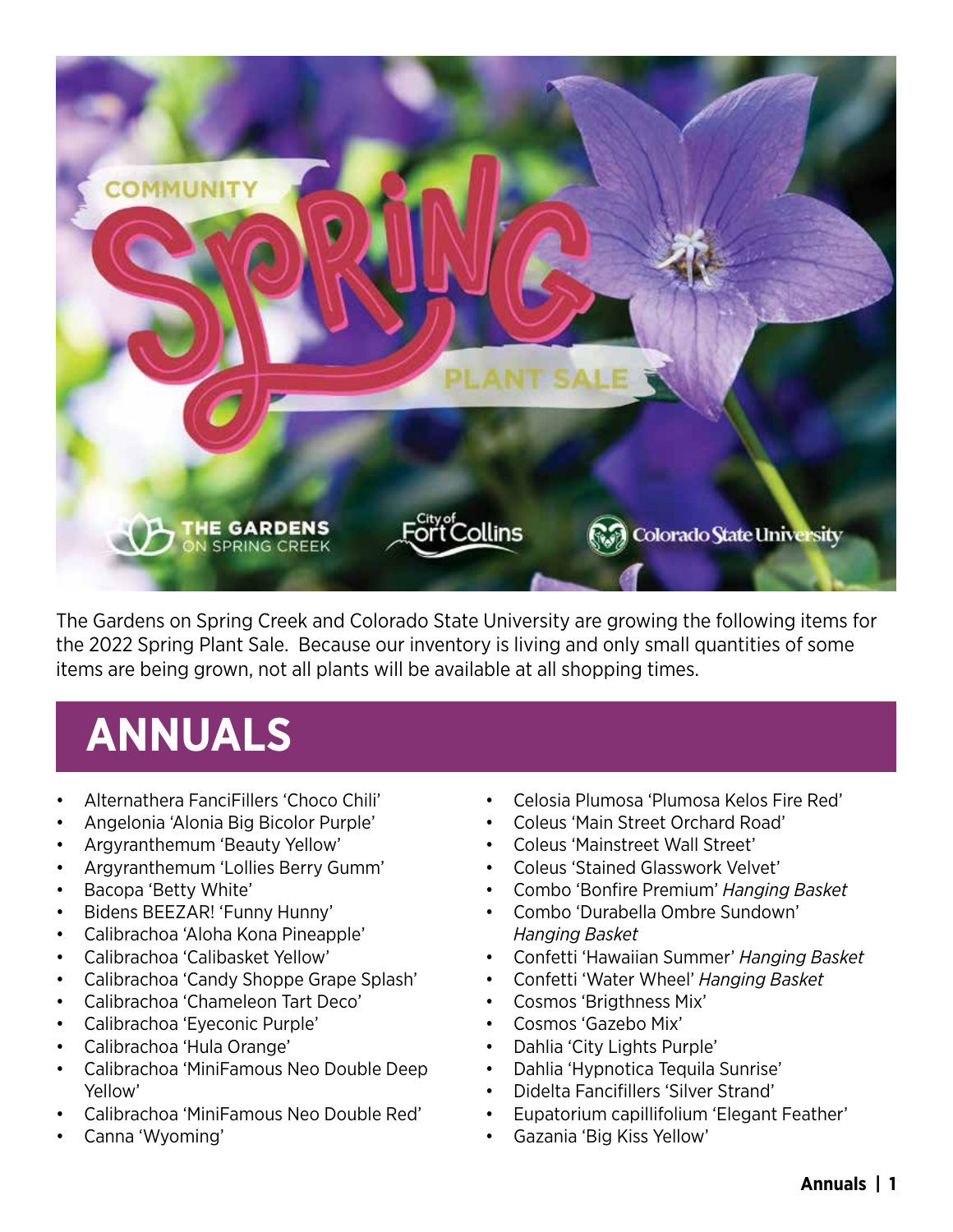- Gomphrena 'Pinball Purple'
- Gomphrena 'Strawberry Fields'
- Ipomoea 'Sweet Georgia Heart Red'
- Ipomoea 'Sweet Georgia Black Maple'
- Ipomoea 'Sweet Georgia Heart Light Green'
- Lantana 'Havana Cherry '
- Lantana 'Havana Sunshine'
- Lobelia 'Hot + Aqua'
- Lobelia 'Hot Blue'
- Lobelia 'Hot Snow White'
- Lobularia 'Stream Purple'
- Lobularia 'Stream White'
- Marigold 'Coco Deep Orange'
- Marigold 'Durango Outback Mix'
- Marigold (Tagetes) 'Antigua Mix'
- Marigold (Tagetes) 'Safari Mix'
- Marigold (Tagetes) 'Strawberry Blonde'
- Nemesia 'Escential Rasp Lemonade'
- Nemesia 'Seventh Heaven Lavender Bicolor'
- New Guinea Impatiens 'Paradise Rococo Orange'
- New Guinea Impatiens 'Paradise Rococo White'
- Osteospermum 'Margarita Kardinal'
- Osteospermum 'Margarita Orange Flare'
- Osteospermum 'Margarita Rioja Red'
- Pelagonium 'Hort Survivor Dark Red'
- Pelagonium 'Hort Survivor White'
- Pelargonium 'Brocade Cherry Night'
- Pelargonium 'Patriot Rose Pink'
- Pennisetum 'Fireworks'
- Pentas 'Lucky Star Violet'
- Pentas 'Lucky Star White Imp'

# **PERENNIALS**

- Achillea ageratifolia (Greek Yarrow)
- Achillea kellereri (Keller's Yarrow)
- Achillea millefolia (White Common Yarrow)
- Achillea millefolia 'Oertel's Rose' (Ortel's Rose Common Yarrow)
- Achillea millefolia 'Terracotta' (Terracotta Common Yarrow)
- Achillea millefolia 'Walter Funke' (Walther Funcke Common Yarrow)
- Achnatherum calamagrostis (Alpine Plume Grass)
- Aethionema grandiflora (Persian Stonecress)
- Agastache cana 'Sonoran Sunset'
- Pentas 'Starcluser Red'
- Petchoa 'Supercal Premium Purple Dawn'
- Petunia 'Amore Queen Of Hearts'
- Petunia 'Capella Hello Yellow'
- Petunia 'Crazytunia Moonstruck'
- Petunia 'Headliner Night Sky'
- Petunia 'Surprise Cobalt Blue'
- Petunia 'Surprise Fire Engine Red'
- Petunia 'Surprise Raspberry Jam'
- Portulaca 'Pazzaz Mega Orange'
- Salvia 'Bodacious Rhythm and Blues'
- Salvia splendens 'Grandstand Red'
- Scaevola 'Touch Indigo'
- Senecio 'Winter Whispers'
- Snapdragon 'Dark Leaved Mix'
- Snapdragon 'Floral Showers Mix'
- Snapdragon 'Liberty Bronze'
- Snapdragon 'Rocket Mix'
- Stipa 'Pony Tails'
- Thunbergia 'Arizona Glow'
- Torenia 'Summer Wave Large Blue'
- Verbena bonariensis 'Little One'
- Verbena 'Estrella Dark Purple'
- Verbena 'Estrella Red'
- Verbena 'Lanai Green Apple'
- Verbena 'Wicked Pink Pepper'
- Zinnia 'Benary's Giant Dahlia Mix'
- Zinnia 'Crystal Orange'
- Zinnia 'Envy'
- Zinnia 'Holi Scarlet'
- Zinnia 'Profusion Double Mixed'
- Zinnia 'Profusion Red & Yellow Bicolor'
	- (Sonoran Sunset Hyssop)
- Agastache rupestris (Sunset Hyssop)
- Alcea rosea 'Halo Lavender' (Halo Lavender Hollyhock)
- Alcea rosea 'Blackberry Ripple' (Blackberry Ripple Hollyhock)
- Alcea rugosa (Russian Hollyhock)
- Alchemilla mollis 'Thriller' (Thriller Lady's Mantle)
- Alchemilla sericata 'Gold Strike' (Gold Strike Silky Lady's Mantle)
- Allium cernuum (Nodding Wild Onion)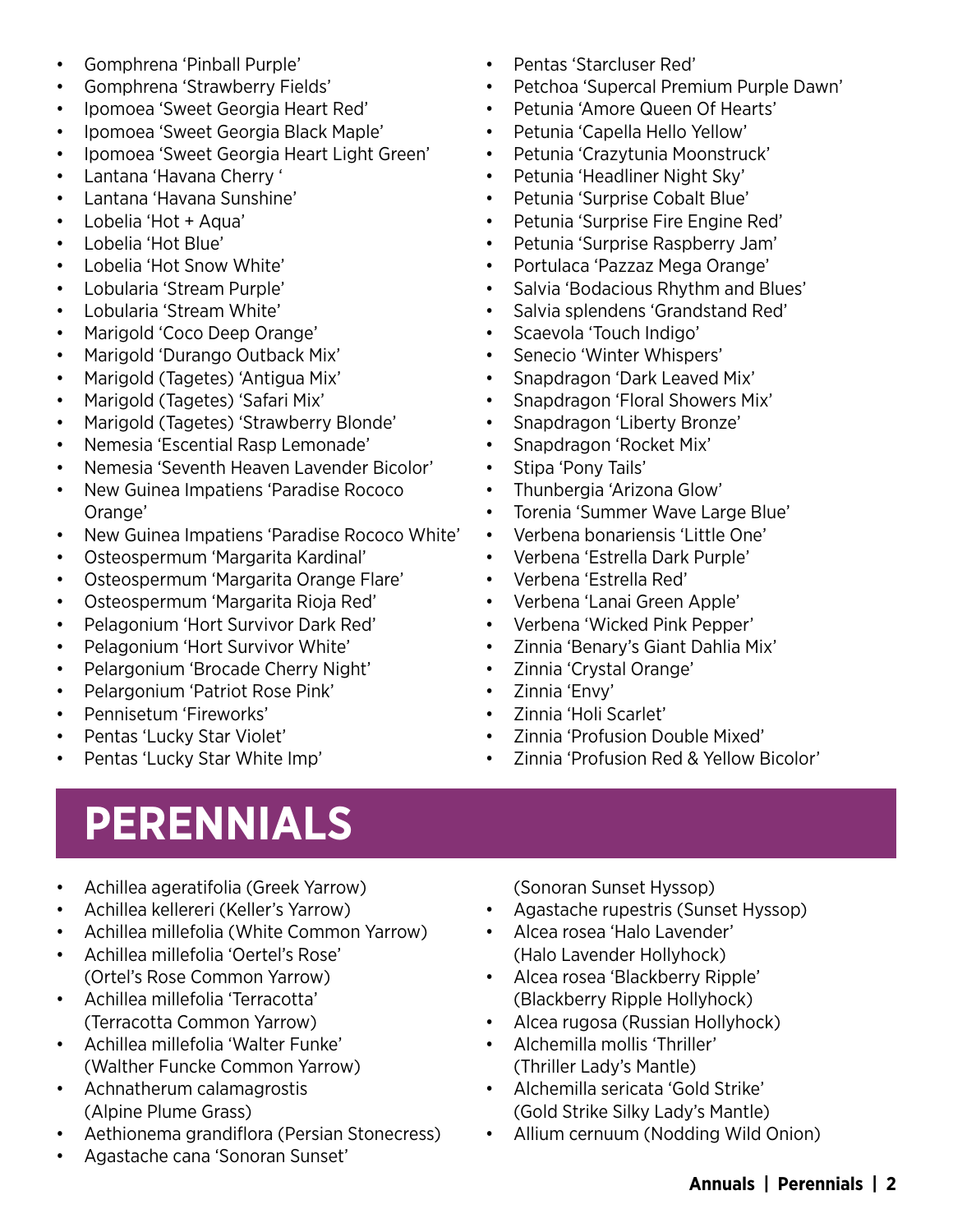- Allium cernuum 'Hidcote' (Pink Giant Nodding Onion)
- Allium thunbergii (Thunberg's Onion)
- Alyssum markgrafii
- Amsonia jonesii (Jones' Desert Bluestar)
- Amsonia tomentosa (Woolly Bluestar)
- Anacyclus pyrethrum v. depressus 'Silver Kisses' (Mount Atlas Daisy)
- Anaphalis triplinervis (Three-nerved Pearly Everlasting)
- Anchusa capensis 'Blue Angel' (Dwarf Cape Forget-me-not)
- Anchusa capensis (Cape Forget-me-not)
- Anemone sylvestris (Snowdrop Anemone)
- Antennaria dioica 'Rubra' (Pink Pussytoes)
- Antennaria parvifolia (Pussytoes)
- Anthemis carpatica 'Karpatenschnee' (Snowy Marguerite Daisy)
- Aquilegia alpina (Alpine Columbine)
- Aquilegia barnebyi Pink Flowered Form (Oil Shale Columbine)
- Aquilegia canadensis 'Little Lanterns' (Little Lanterns Columbine)
- Aquilegia chrysantha (Golden Columbine)
- Aquilegia coerulea (Rocky Mountain Blue Columbine)
- Aquilegia coerulea 'Star Red' (Red Columbine)
- Aquilegia elegantula (Western Red Columbine)
- Aquilegia flabellata 'MiniStar' (Dwarf Fanleaf Columbine)
- Aquilegia flavescens (Yellow Mountain Columbine)
- Aquilegia olypicum (Columbine)
- Aquilegia rockii (Rock's Columbine)
- Arenaria ledebouriana (Turkish Sandwort)
- Arnica chamissonis (Meadow Arnica)
- Asclepias asperula (Antelope Horns Milkweed)
- Asclepias incarnata 'Ice Ballet' (White Swamp Milkweed)
- Asclepias speciosa (Showy Milkweed)
- Asclepias tuberosa (Butterfly Weed)
- Asclepias tuberosa 'Hello Yellow' (Yellow Butterfly Weed)
- Aurinia saxatilis 'Gold Dust' (Basket of Gold)
- Baptisia australis v. minor (Dwarf Blue False Indigo)
- Bergenia cordifolia 'Winter Glow' (Pigsqueak)
- Berlandiera lyrata (Chocolate Flower)
- Bouteloua curtipendula (Sideoats Grama Grass)
- Calamagrostis brachytricha (Korean Feather Reed Grass)
- Callirhoe involucrata (Winecups)
- Calylophus hartwegii (Hartweg's Sundrops)
- Calylophus lavandulifolius (Lavender-leaf Sundrops)
- Campanula lactiflora (Milky Bellflower)
- Campanula rotundifolia 'Olympica' (Olympica Harebell)
- Carex appalachica (Appalachian Sedge)
- Catananche caerulea (Cupid's Dart)
- Centranthus ruber (Jupiter's Beard)
- Centranthus ruber 'Alba' (White Jupiter's Beard)
- Chamerion angustifolium (Fireweed)
- Chilopsis linearis (Hardy Form Desert Willow)
- Circium diacanthus (Ivory Thistle)
- Clematis integrifolia (Mongolian Bells Clematis)
- Clematis ligusticifolia (Western White Virgin's Bower)
- Clematis hirsutissima v. scottii (Scott's Sugarbowls)
- Clinopodium nepeta 'Montrose White' (Calamint)
- Codonopsis pilosula
- Coreopsis grandiflora 'Early Sunrise' (Early Sunrise Coreopsis)
- Coreopsis x 'UpTick Cream & Red' (UpTick Cream & Red Coreopsis)
- Crambe maritima (Curly Leaf Sea Kale)
- Crocosmia 'Lucifer' (Lucifer Crocosmia)
- Cylindropuntia imbricata (Tree Cholla)
- Dalea candida (White Prairie Clover)
- Dalea purpureum 'Stephanie' (Purple Prairie Clover)
- Delosperma 'Alan's Apricot' (Alan's Apricot Ice Plant)
- Delosperma 'Firespinner' (Firespinner Ice Plant)
- Delosperma 'Granita Orange' (Granita Orange Ice Plant)
- Delosperma 'Granita Raspberry' (Granita Raspberry Ice Plant)
- Delosperma nubigenum (Yellow Hardy Ice Plant)
- Daphne sp. (Daphne)
- Delphinium 'Black Knight' (Black Knight Delphinium)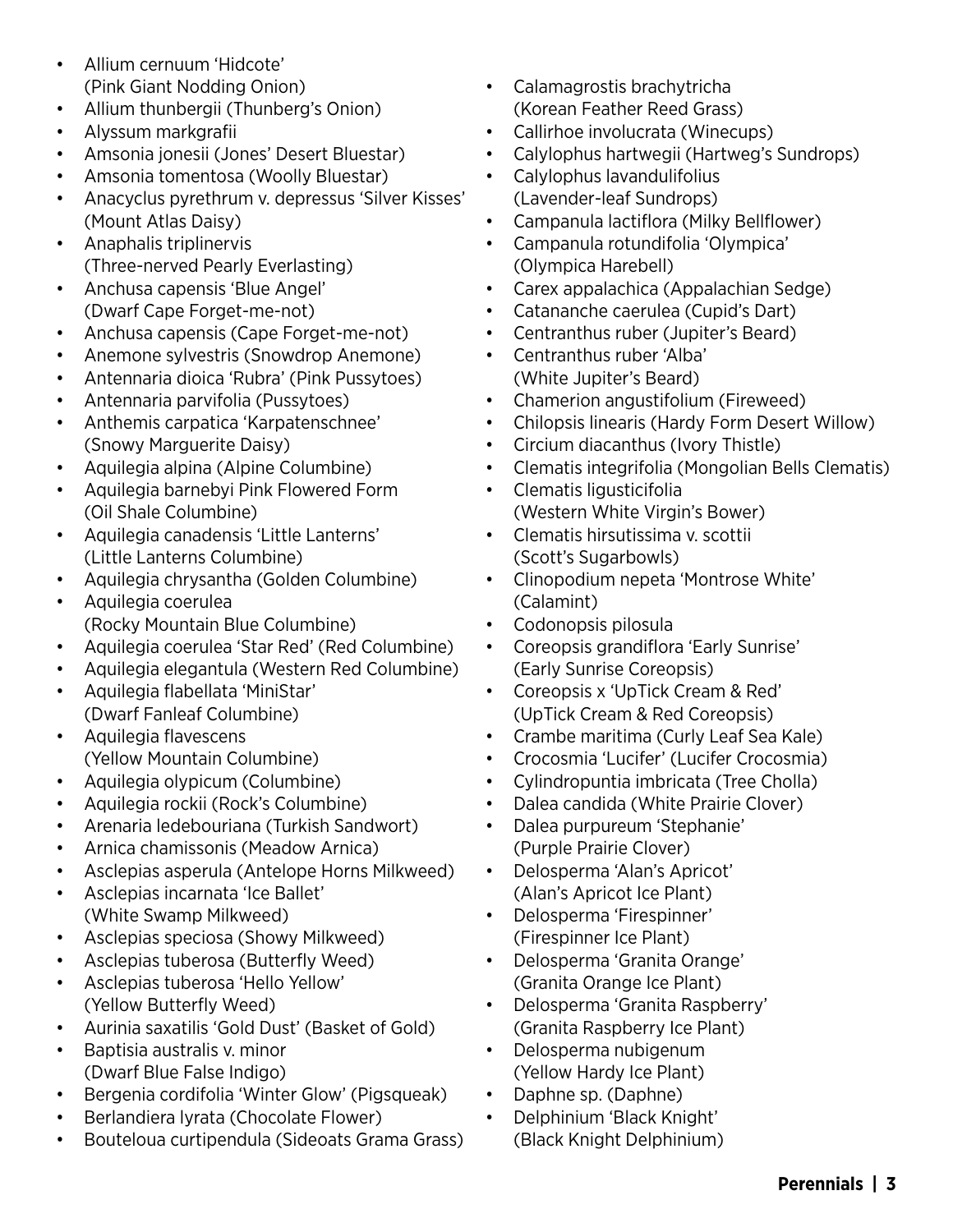- Delphinium 'Paramo Celeste' (Paramo Celeste Delphinium)
- Deschampsia cespitosa (Tufted Hair Grass)
- Diascia integerrima 'Coral Canyon' (Coral Canyon Twinspur)
- Digitalis lanata (Grecian Foxglove)
- Digitalis obscura (Sunset Foxglove)
- Dryas octopetala (Mountain Avens)
- Echinacea pallida (Pale Coneflower)
- Echinacea purpurea 'PowWow White' (White Coneflower)
- Echinacea purpurea 'Magnus' (Purple Coneflower)
- Echinacea purpurea 'Prairie Splendor' (Purple Coneflower)
- Echinacea purpurea 'Ruby Star' (Purple Coneflower)
- Echinacea purpurea 'Sombrero Salsa Red' (Sombrero Red Coneflower)
- Echinacea purpurea 'White Swan' (White Coneflower)
- Echinacea tennesseensis (Tennessee Coneflower)
- Echinops ritro 'Platinum Blue' (Globe Thistle)
- Echinops sphaerocephalus 'Arctic Glow' (Great Globe Thistle)
- Echium russicum (Red Feathers)
- Edraianthus tenuifolius (Grassy Bells)
- Engelmannia peristenia (Engelman's Daisy)
- Eremogone congesta (Ballhead Sandwort)
- Erica carnea 'Springwood Pink' (Pink Winter Heath)
- Erigeron divergens (Spreading Fleabane Daisy)
- Erigeron elatior (Tall Fleabane Daisy)
- Erigeron linearis (Desert Yellow Fleabane Daisy)
- Eryngium planum (Sea Holly)
- Eryngium planum 'Blaukappe' (Bluecap Dwarf Sea Holly)
- Eryngium planum 'White Glitter' (White Sea Holly)
- Erysimum capitatum (Orange Form Western Wallflower)
- Festuca amethystina (Tufted Fescue Grass)
- Festuca glauca 'Elija Blue' (Blue Fescue Grass)
- Festuca idahoensis 'Siskiyou Blue' (Sisk Blue Idaho Fescue Grass)
- Festuca mairei (Atlas Fescue Grass)
- Festuca saximontana (Rocky Mountain Fescue Grass)
- Ficus carica (Hardy Edible Fig)
- Fragaria vesca 'Mignonette' (Alpine Strawberry)
- Fragaria vesca 'Rugen Improved' (Alpine Strawberry)
- Fragaria virginiana (Wild Strawberry)
- Gaillardia aristata 'Amber Wheels' (Amber Wheels Gaillardia)
- Gaillardia aristata 'Burgundy' (Burgundy Gaillardia)
- Gaillardia aristata 'Goblin' (Dwarf Gaillardia)
- Gaillardia x 'Mesa Peach' (Peach Gaillardia)
- Gaillardia x 'Mesa Yellow' (Yellow Gaillardia)
- Gaura lindheimeri 'Sparkle White' (Sparkle White Gaura)
- Gaura lindheimeri 'Summer Breeze' (Summer Breeze Gaura)
- Gentiana septemfida v. lagodechiana (Summer Gentian)
- Geranium 'Rozanne' (Rozanne Hardy Geranium)
- Geranium sanguineum v. striatum 'Vision Light Pink' (Light Pink Cranesbill)
- Geum triflorum (Prairie Smoke)
- Haplopappus spinulosus (Spiny Ironplant)
- Hedysarum boreale (Utah Sweetvetch)
- Helianthella uniflora (Rocky Mountain Helianthella)
- Helianthemum nummularium 'Orange' (Orange Sunrose)
- Helianthus pumilus (Little Sunflower)
- Heliomeris multiflora (Showy Goldeneye)
- Heliopsis helianthoides v. scabara 'Burning Hearts' (Bicolor False Sunflower)
- Hemerocallis 'Autumn Jewels' (Autumn Jewels Daylily)
- Hemerocallis 'Bali Watercolor' (Bali Watercolor Daylily)
- Hemerocallis 'El Desperado' (El Desperado Daylily)
- Hemerocallis 'Helix' (Helix Daylily)
- Hemerocallis 'Jean' (Jean Daylily)
- Hemerocallis 'Laney's Choice' (Laney's Choice Daylily)
- Hemerocallis 'Party Crasher' (Party Crasher Daylily)
- Hemerocallis 'Pumpkin Moonshine' (Pumpkin Moonshine Daylily)
- Hemerocallis 'Purple People Eater' (Purple People Eater Daylily)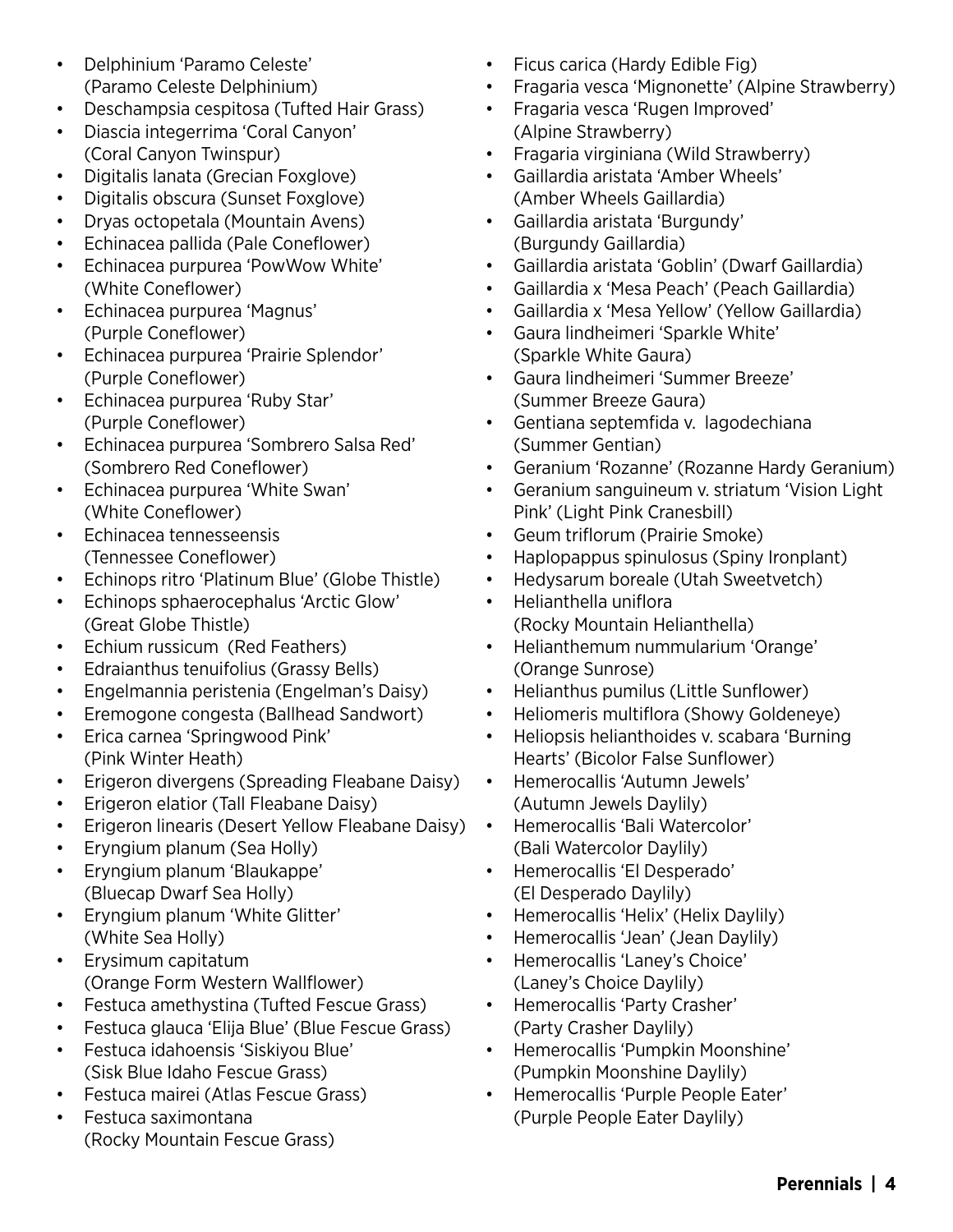- Hemerocallis 'Roses in Snow' (Roses in Snow Daylily)
- Hemerocallis 'Screamcicle' (Screamcicle Daylily)
- Hemerocallis 'Siloam Double Classic' (Siloam Double Classic Daylily)
- Hemerocallis 'Spider Man' (Spider Man Daylily)
- Hemerocallis 'Topguns Lola Scott' (Topguns Lola Scott Daylily)
- Hemerocallis 'Wallingford Woolly Bully' (Wallingford Woolly Bully Daylily)
- Herniaria glabra (Smooth Rupturewort)
- Hesperostipa comata (Needle and Thread Grass)
- Heterotheca jonesii x villosa 'Goldhill' (Goldhill Golden-aster)
- Heuchera 'Frilly' (Frilly Coral Bells)
- Heuchera sanguinea 'Firefly Splendens' (Firefly Coral Bells)
- Hornungia alpina 'Icecube' (Chamois Cress)
- Hymenoxys hoopesii (Western Sneezeweed)
- Hypericum androsaemum (Shrubby St John's Wort)
- Hypericum cerastoides (Trailing St. John's Wort)
- Iberis gibraltarica (Gibraltar Candytuft)
- Iberis sempervirens 'Whiteout' (Whiteout Candytuft)
- Incarvillea olgae (Shrubby Hardy Gloxinia)
- Ipomopsis rubra (Standing Cypress)
- Iris pallida 'Aureovariegata' (Golden Variegated Iris)
- Iris x Yellow Reblooming (Yellow Reblooming Iris)
- Iris missouriensis White Flowering Form (White Rocky Mountain Iris)
- Kniphofia uvaria (Red Hot Poker)
- Koeleria macrantha (Prairie Junegrass)
- Lavandula angustifolia 'Ellagance Pink' (Pink Lavender)
- Lavandula angustifolia 'Ellagance Purple' (Purple Lavender)
- Lavandula angustifolia 'Munstead' (Munstead Lavender)
- Leontopodium alpinum (Edelweiss)
- Lespedeza thunbergii (Bush Clover)
- Leucanthemum x 'Coconut' (Double Shasta Daisy)
- Leucanthemum x 'Silver Princess' (Double Shasta Daisy)
- Leucanthemum x 'Snow Drift' (Shasta Daisy)
- Leycesteria formosa (Himalayan Honeysuckle)
- Leymus ambiguus (Pine Wildrye)
- Liatris ligulistylis (Meadow Blazing Star)
- Liatris punctata (Dotted Blazing Star)
- Liatris spicata (Blazing Star)
- Lilium formosana v. pricei (Formosa Lily)
- Linaria purpurea 'Canon Went' (Canon Went Toadflax)
- Linum flavum (Yellow Flax)
- Linum lewisii (Wild Blue Flax)
- Linum narbonense (Narbonne Blue Flax)
- Linum perenne (Blue Flax)
- Lupinus argenteus (Silver Lupine)
- Lysimachia nummularia 'Aurea' (Golden Creeping Jenny)
- Macheranthera tanacetifolia (Tansyleaf Aster)
- Macleaya cordata (Plume Poppy)
- Malva moschata (Musk Mallow)
- Marrubium velutinum
- Mirabilis multiflora (Native Four O'clock)
- Monarda fistulosa (Mintleaf Bergamot)
- Muhlenbergia montana (Mountain Muhly Grass)
- Myosotis sylvatica 'Miro' (Forget-me-not)
- Nepeta 'Walker's Low' (Walker's Low Catmint)
- Nolina microcarpa (Beargrass)
- Oenothera caespitosa v. marginata (Spreading White Evening Primrose)
- Oenothera fremontii (Evening Primrose)
- Oenothera macrocarpa (Missouri Evening Primrose)
- Oenothera macrocarpa 'Silver Blade' (Silver Blade Evening Primrose)
- Oenothera odorata 'Sulphurea' (Fragrant Evening Primrose)
- Oenothera 'Shimmer' (Shimmer Evening Primrose)
- Oenothera sp. (Orange Evening Primrose)
- Oenothera speciosa (Pink Evening Primrose)
- Onosma polyphylla
- Origanum rotundifolia (Ornamental Oregano)
- Osteospermum 'Lavender Mist' (Sun Daisy)
- Panicum virgatum 'Emerald Chief' (Emerald Switchgrass)
- Papaver atlanticum (Moroccan Poppy)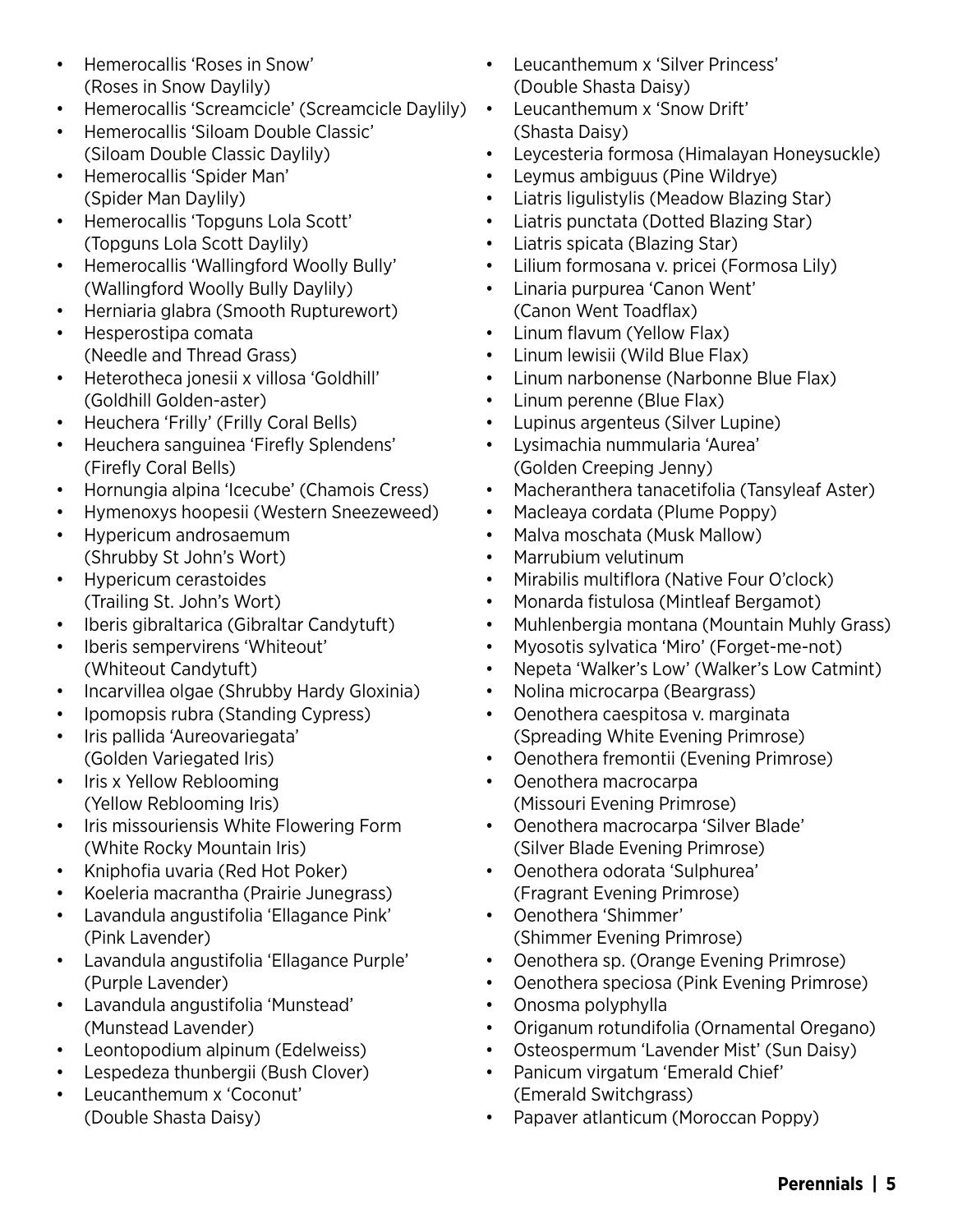- Papaver orientale 'Allegro' (Red Dwarf Oriental Poppy)
- Parthenium integrifoliim (Wild Quinine)
- Passiflora caerulea (Blue Passionflower)
- Penstemon acuminatus (Sand Dune Penstemon)
- Penstemon barbatus (Scarlet Bugler Penstemon)
- Penstemon barbatus 'Twizzle Purple' (Twizzle Purple Penstmon)
- Penstemon caespitosus (Mat Penstemon)
- Penstemon clutei (Sunset Crater Penstemon)
- Penstemon comarrenhus (Dusty Penstemon)
- Penstemon crandalii (Crandal's Penstemon)
- Penstemon cyanocaulis (Bluestem Penstemon)
- Penstemon digitalis 'Mystica' (Mystica Penstemon)
- Penstemon eatonii (Cardinal Penstemon)
- Penstemon grandiflorus (Large-flowered Penstemon)
- Penstemon heterophyllus 'Blue Springs' (Foothills Penstemon)
- Penstemon heterophyllus 'Electric Blue' (Foothills Penstemon)
- Penstemon heterophyllus 'Zuriblau' (Foothills Penstemon)
- Penstemon nitidus Waxleaf (Penstemon)
- Penstemon palmeri (Palmer's Penstemon)
- Penstemon pinifolius (Pineleaf Penstemon)
- Penstemon pinifolius 'Shades of Mango' (Mango Pineleaf Penstemon)
- Penstemon procerus (Littleflower Penstemon)
- Penstemon ramaleyi (Ramaley's Penstemon)
- Penstemon richardsonii (Cutleaf Penstemon)
- Penstemon rostriflorus (Bridge's Penstemon)
- Penstemon strictus (Rocky Mountain Penstemon)
- Penstemon superbus (Coral Penstemon)
- Penstemon venustus (Venus Penstemon)
- Penstemon virgatus (Blue Buckle Wand Bloom Penstemon)
- Penstemon whipplei (Whipple's Penstemon)
- Perovskia atriplicifolia 'CrazyBlue' (Russian Sage)
- Phemeranthus calycinus (Fame Flower)
- Phlox bifida Lavender-flowering Form (Cleft Phlox)
- Phlox stolonifera (Woodland Phlox)
- Phygelius capensis (Cape Fuchsia)
- Platycodon grandiflora 'Mariesii' (Balloon Flower)
- Polemonium caeruleum (Jacob's Ladder)
- Polemonium viscosum 'Blue Whirl' (Blue Whirl Jacob's Ladder)
- Potentilla gracilis (Slender Cinquefoil)
- Pterocephalus depressus (Carpeting Pincushion Flower)
- Pulsatilla campanella (Dwarf Pasque Flower)
- Pulsatilla patens (Native Pasque Flower)
- Ratibida columnifera v. pulcherrima (Red Mexican Hat Coneflower)
- Ratibida columnifera (Mexican Hat Coneflower)
- Rhodiola rhodantha (Queen's Crown)
- Rudbeckia fulgida 'Goldsturm' (Black-eyed Susan)
- Rudbeckia laciniata v. ampla (Cutleaf Coneflower)
- Ruellia humulis (Prairie Petunia)
- Salvia azurea v. grandiflora (Blue Sage)
- Salvia farinacea (Hardy Form Mealycup Sage)
- Salvia hians (Himalayan Sage)
- Salvia nutans (Nodding Sage)
- Salvia pachyphylla (Mojave Sage)
- Salvia phlomoides (Algerian Sage)
- Salvia ringens (Mount Olympus Sage)
- Salvia superba 'New Dimension Blue' (New Dimension Blue Woodland Sage)
- Sanguisorba menziesii (Alaskan Burnet)
- Sanguisorba parviflora (White Burnet)
- Santolina etrusca (Etruscan Lavender Cotton)
- Scabiosa japonica 'Ritz Blue' (Dwarf Pincushion Flower)
- Schizachyrium scoparium 'Prairie Blues' (Little Bluestem)
- Scrophularia macrantha (Red Birds in a Tree)
- Scutellaria pontica (Turkish Skullcap)
- Scutellaria resinosa (Sticky Skullcap)
- Scutellaria scordifolia (Blue Skullcap)
- Sedum album (White Sedum)
- Sedum rupestre 'Angelina' (Golden Sedum)
- Sedum kamchaticum (Russian Sedum)
- Sedum kamchaticum 'The Edge' (Variegated Russian Sedum)
- Sedum forsterianum 'Oracle' (Oracle Sedum)
- Sedum lanceolatum (Lanceleaf Sedum)
- Sedum lineare (Carpet Sedum)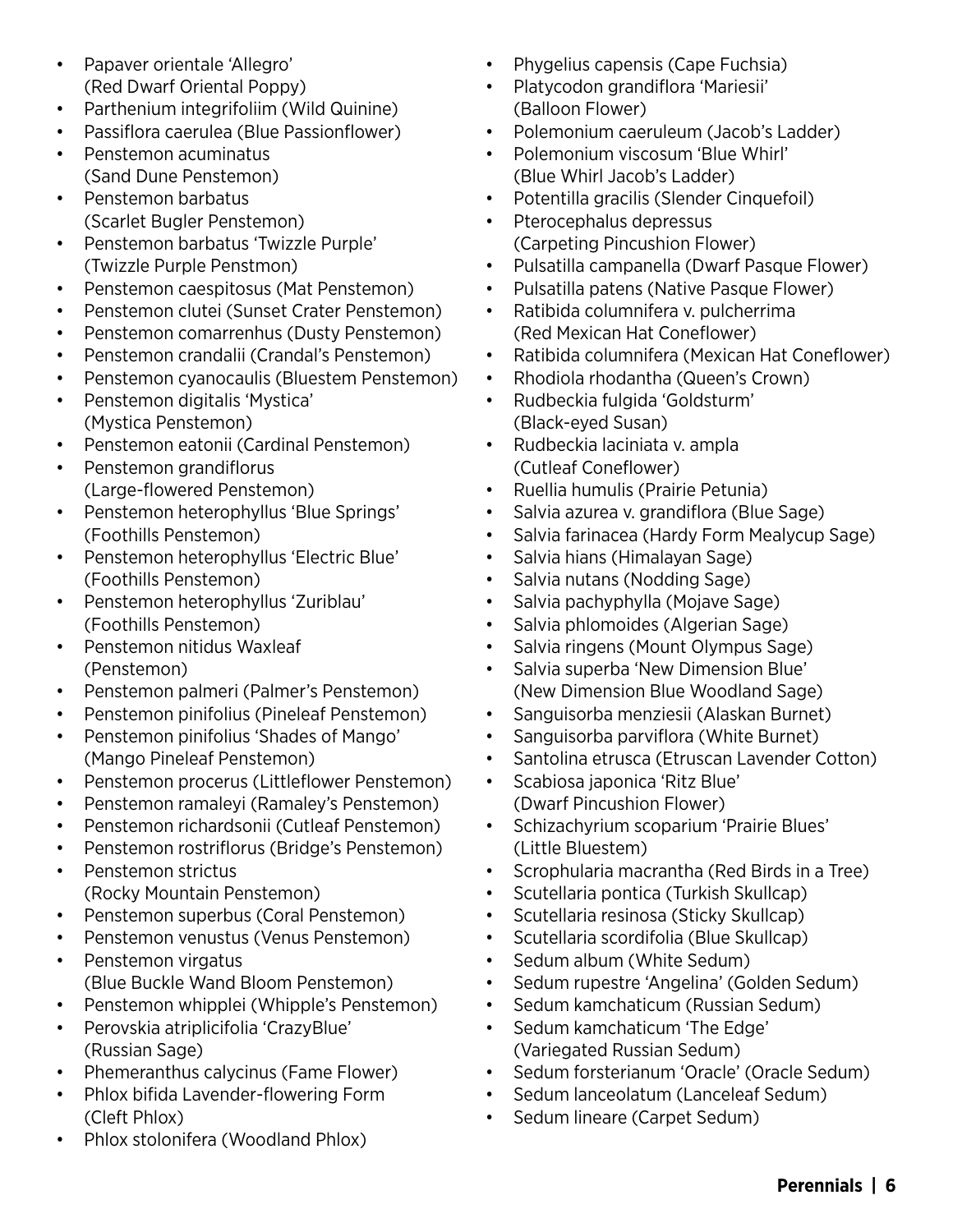- Sedum pachyclados 'White Diamond' (White Diamond Sedum)
- Sedum sediforme (Turquoise Tails Sedum)
- Sedum sexangulare (Six-sided Sedum)
- Sedum spurium 'Dragon's Blood' (Dragon's Blood Sedum)
- Sedum spurium 'Ruby Mantle' (Ruby Mantle Sedum)
- Sedum spurium 'Tricolor' (Tricolor Sedum)
- Sempervivum sp. (Assorted Hen and Chicks)
- Senecio attratus (Tall Blacktip Ragwort)
- Senecio flaccidus (Gray Threadleaf Ragwort)
- Seseli gummifera (Moon Carrot)
- Sideritis syriaca (Greek Mountain Tea)
- Silene coronaria (Rose Campion)
- Silphium mohrii (Mohr's Rosinweed)
- Sodiopogon sibiricus (Frost Grass)
- Sphaeralcea angustifolia (Copper Globemallow)
- Sphaeralcea sp. (Globemallow)
- Sporobolus airoides (Alkali Sacaton Grass)
- Stipa pennata (European Feather Grass)
- Symphandra pendula (Pendulous Bellflower)
- Symphotrichum oblongifolium Early-Blooming Form (Aromatic Aster)
- Tanacetum armenum
- Tanacetum coccineum 'Robinson's Red' (Red Painted Daisy)
- Tanacetum densum ssp. amani (Partridge Feather)
- Tetraneuris ivesiana (Ive's Four-nerve Daisy)
- Teucrium cossonii (Harlequin's Silver Germander)
- Thermopsis lupinoides (Golden Candles)
- Thymus longiflorus (Long-flower Thyme)
- Thymus neicefii (Juniper-leaved Thyme)
- Thymus praecox (Mother of Thyme)
- Townsendia grandiflora (Easter Daisy)
- Townsendia x Lavender-flowered Form (Easter Daisy)
- Tradescantia occidentalis (Western Spiderwort)
- Verbascum nigrum (Dark Mullein)
- Verbascum phoenicium 'Violetta' (Violetta Mullein)
- Verbena hastata 'Blue Spires' (Blue Spires Verbena)
- Verbena hastata 'Pink Spires' (Pink Spires Verbena)
- Vernonia fasciculata (Prairie Ironweed)
- Veronica armena (Armenian Veronica)
- Veronica 'Reavis' (Crystal River Veronica)
- Veronica liwanensis (Turkish Veronica)
- Veronica porphyriana
- Veronica spicata ssp. incana 'Silbersee' (Silver Speedwell)
- Vinca minor 'Atropurpurea' (Wine Periwinkle)
- Viola corsica (Corsican Violet)
- Yucca glauca Pink-sepal form (Pink Soapweed Yucca)
- Yucca angustissima v. toftiae (Toft's Yucca)
- Zinnia grandiflora (Rocky Mountain Zinnia)

### **HERBS AND EDIBLE FLOWERS**

- Basil 'Crimson King'
- Basil 'Genovese'
- Basil 'Genovese'
- Basil 'Lime'
- Basil 'Mrs. Burns Lemon'
- Basil 'Pistou'
- Basil 'Thai Towers'
- Chamomile 'Roman'
- Chive 'Polyvert'
- Cilantro 'Cruiser'
- Dill 'Teddy'
- Fennel 'Bronze'
- Lemon Beebalm
- Lemon Grass
- Marigold 'African Crackerjack Mix'
- Marigold 'Mixed Gems'
- Marjoram 'Sweet'
- Mexican Sunflower 'Torch' (Tithonia)
- Mint 'Chocolate'
- Mint 'Peppermint'
- Mint 'Pineapple'
- Nasturtiums 'Alaska Mix'
- Nasturtiums 'Jewel Mix'
- Nasturtiums 'Tall Climbing Mix'
- Oregano 'Greek'
- Parsley Curly Leaf 'Darki'
- Parsley Flat Leaf 'Giant of Italy'
- Rosemary 'Tuscan Blue'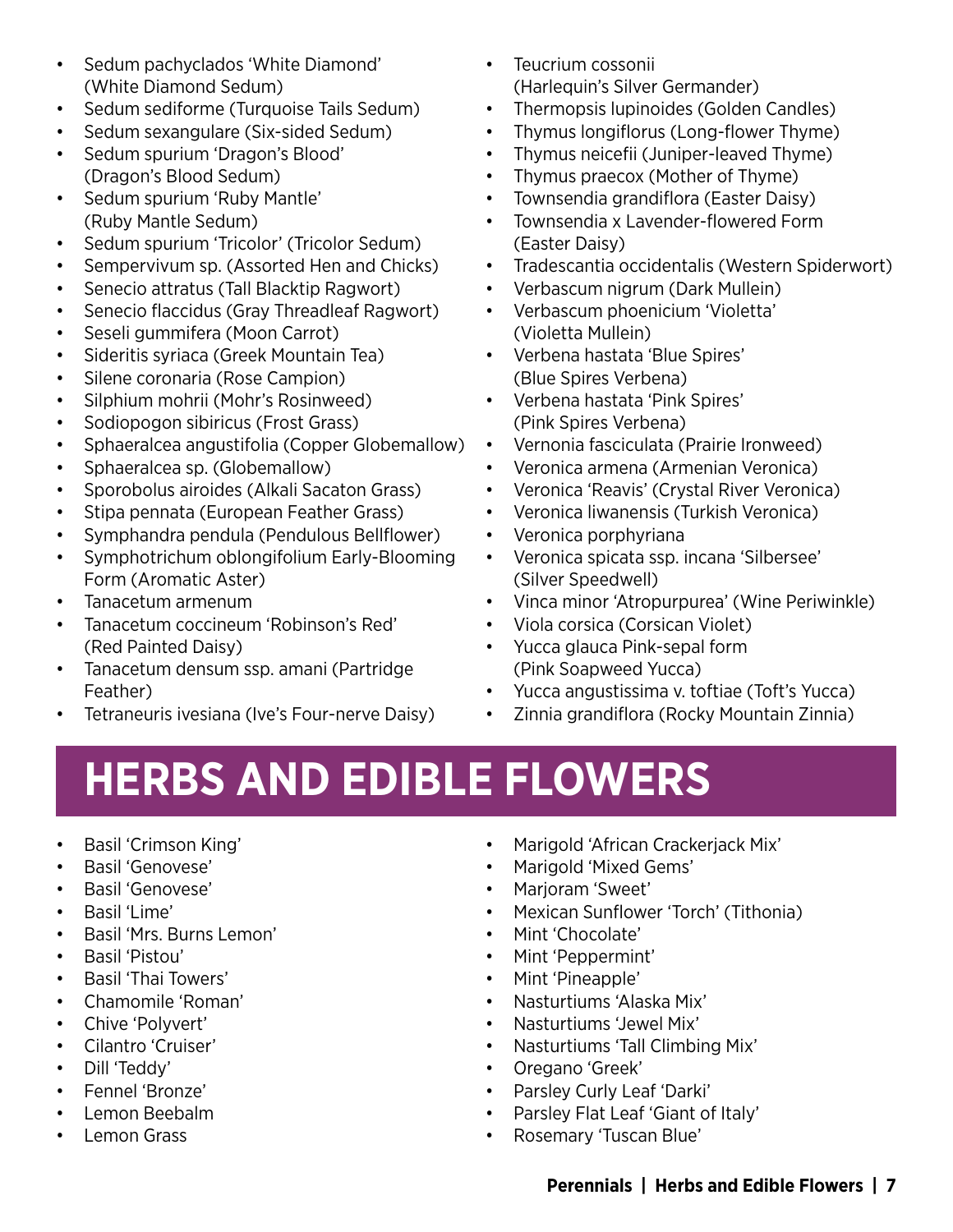- Sage 'Common'
- Sage 'Pineapple'
- Savory 'Summer'
- Savory 'Winter'

# **VEGETABLES**

- Artichoke 'Tavor'
- Bell Pepper 'Flavorburst'
- Bell Pepper 'Ace'
- Bell Pepper 'Golden Star'
- Bell Pepper 'Gourmet'
- Bell Pepper 'Islander'
- Bell Pepper 'King of the North'
- Bell Pepper 'Mini Candy Cane Chocolate Cherry'
- Bell Pepper 'Mini Red'
- Bell Pepper 'Mini Yellow'
- Bell Pepper 'Olympus'
- Broccoli 'Imperial'
- Broccoli 'Covina'
- Broccoli 'Happy Rich'
- Broccoli 'Millennium'
- Brussels Sprouts 'Dagan'
- Cabbage, Asian 'Bilko'
- Cabbage 'Deadon'
- Cabbage, Savoy Mini 'Alcosa'
- Cabbage 'Mini Caraflex'
- Cabbage 'Mini Tiara'
- Cabbage 'Red Express'
- Cabbage 'Early Jersey Wakefield'
- Cabbage, Savoy 'Melissa'
- Cardoon 'Porto Spineless'
- Cauliflower 'Graffiti'
- Cauliflower 'Snowbowl'
- Celeriac 'Balena'
- Celery 'Tango'
- Cherry Tomato 'Austins Red Pear'
- Cherry Tomato 'Beams Yellow Pear'
- Cherry Tomato 'Bing'
- Cherry Tomato 'Black Cherry'
- Cherry Tomato 'Gardeners Delight'
- Cherry Tomato 'Juliet'
- Cherry Tomato 'Midnight Pear'
- Cherry Tomato 'Patio Choice Yellow'
- Cherry Tomato 'Principe Borghese'
- Cherry Tomato 'Sungold'
- Cherry Tomato 'Sunrise Bumblebee'
- Tarragon 'Mexican'
- Thyme 'German Winter'
- Verbena 'Lemon'

- Cherry Tomato 'Super Sweet 100s'
- Collards 'Champion'
- Collards Flash
- Colored Slicer Tomato 'Black Krim'
- Colored Slicer Tomato 'Carbon'
- Colored Slicer Tomato 'Cherokee Carbon'
- Colored Slicer Tomato 'Cherokee Purple'
- Colored Slicer Tomato 'Dr. Wyche'
- Colored Slicer Tomato 'Japanese Black Trifele'
- Colored Slicer Tomato 'Jaune Flamme'
- Colored Slicer Tomato 'Marmalade'
- Colored Slicer Tomato 'Pineapple'
- Colored Slicer Tomato 'Valencia'
- Cucumber 'Lemon'
- Cucumber 'Marketmore 76'
- Cucumbers 'Manny'
- Cucumbers 'National Pickling'
- Eggplant 'Asian Delite'
- Eggplant 'Barbarella'
- Eggplant 'Dancer'
- Eggplant 'Fairy Tale'
- Eggplant 'Hansel'
- Eggplant 'Nadia'
- Eggplant 'Nigral'
- Eggplant 'Nubia'
- Eggplant 'Rosa Bianca'
- Eggplant 'Traviata'
- Hot Specialty Chile Pepper 'Ausilio Italian'
- Hot Specialty Chile Pepper 'Baron' Poblano
- Hot Specialty Chile Pepper 'Bastan' Poblano
- Hot Specialty Chile Pepper 'Bulgarian Carrot'
- Hot Specialty Chile Pepper 'Early' Jalapeno
- Hot Specialty Chile Pepper 'El Jefe' Jalapeno
- Hot Specialty Chile Pepper 'Habanero'
- Hot Specialty Chile Pepper 'Highlander' Anaheim
- Hot Specialty Chile Pepper 'Hot Rod' Serrano
- Hot Specialty Chile Pepper 'Jalafuego' Jalapeno
- Hot Specialty Chile Pepper 'Jedi' Jalapeno
- Hot Specialty Chile Pepper 'Joe's Long' Cayenne

#### **Herbs and Edible Flowers | Vegetables | 8**